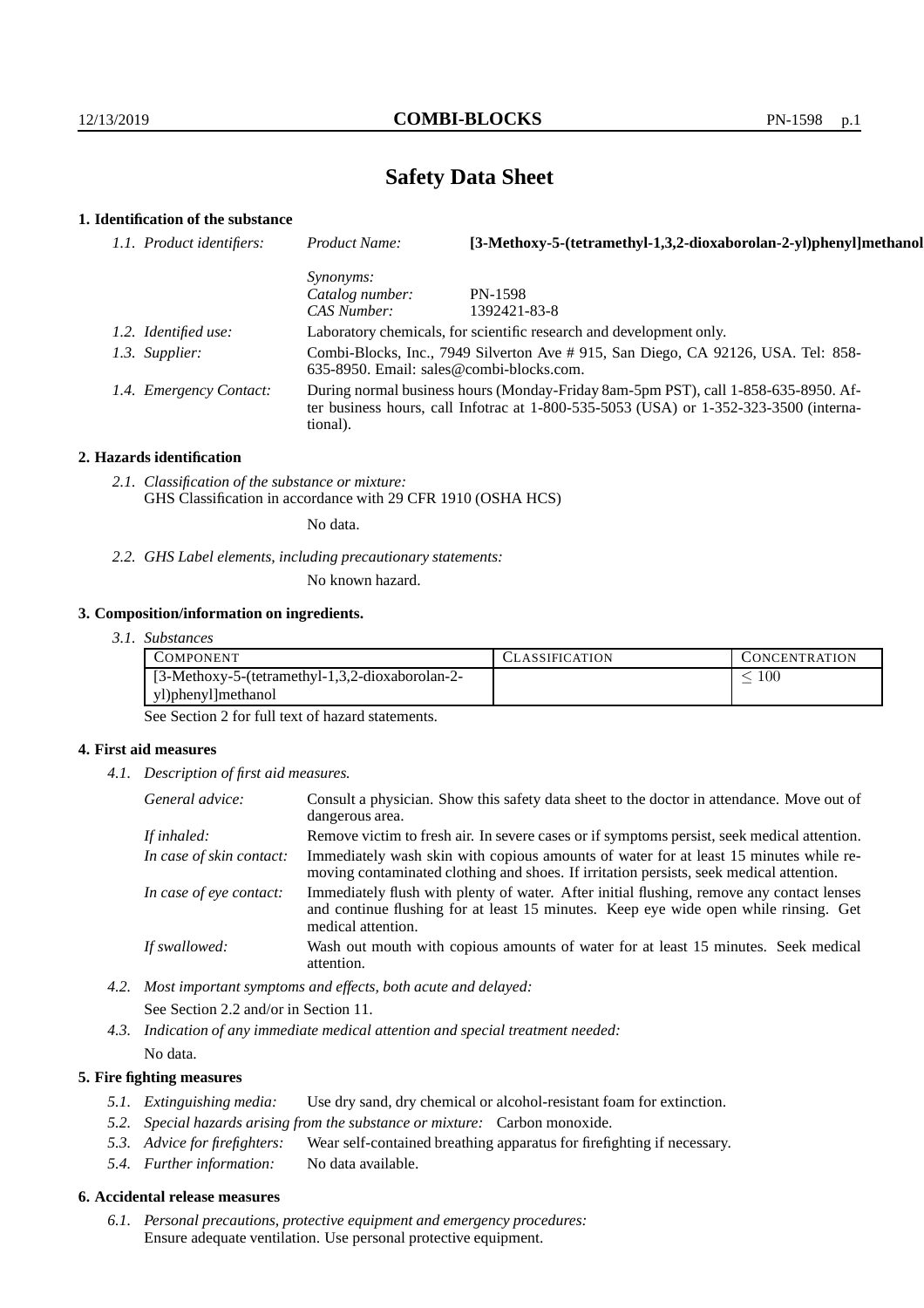|  | 6.2. Environmental precautions:                                                                                                                                                                                                                            |                                                                                                                                                                                                                                                                    |  |  |  |  |  |
|--|------------------------------------------------------------------------------------------------------------------------------------------------------------------------------------------------------------------------------------------------------------|--------------------------------------------------------------------------------------------------------------------------------------------------------------------------------------------------------------------------------------------------------------------|--|--|--|--|--|
|  | Should not be released into the environment. See Section 12 for additional ecological information.                                                                                                                                                         |                                                                                                                                                                                                                                                                    |  |  |  |  |  |
|  | 6.3. Methods and materials for containment and cleaning up:                                                                                                                                                                                                |                                                                                                                                                                                                                                                                    |  |  |  |  |  |
|  |                                                                                                                                                                                                                                                            | Sweep up or vacuum up spillage and collect in suitable container for disposal.                                                                                                                                                                                     |  |  |  |  |  |
|  | 6.4. Reference to other sections:                                                                                                                                                                                                                          |                                                                                                                                                                                                                                                                    |  |  |  |  |  |
|  | Refer to protective measures listed in Sections 8 and 13.                                                                                                                                                                                                  |                                                                                                                                                                                                                                                                    |  |  |  |  |  |
|  | 7. Handling and storage                                                                                                                                                                                                                                    |                                                                                                                                                                                                                                                                    |  |  |  |  |  |
|  |                                                                                                                                                                                                                                                            | 7.1. Precautions for safe handling: Avoid contact with skin and eyes. Avoid inhalation of vapour or mist. Keep away<br>from sources of ignition - No smoking. Take measures to prevent the build up of electro-<br>static charge. For precautions see section 2.2. |  |  |  |  |  |
|  | 7.2. Conditions for safe storage, including any incompatibilities: Store refrigerated. Keep container tightly closed in<br>a dry and well-ventilated place. Containers which are opened must be carefully resealed<br>and kept upright to prevent leakage. |                                                                                                                                                                                                                                                                    |  |  |  |  |  |
|  | 7.3. Specific end use(s):                                                                                                                                                                                                                                  | Laboratory chemicals, for scientific research and development only.                                                                                                                                                                                                |  |  |  |  |  |
|  | 8. Exposure Controls / Personal protection                                                                                                                                                                                                                 |                                                                                                                                                                                                                                                                    |  |  |  |  |  |
|  | 8.1. Control parameters:                                                                                                                                                                                                                                   |                                                                                                                                                                                                                                                                    |  |  |  |  |  |
|  |                                                                                                                                                                                                                                                            | Components with workplace control parameters: Contains no substances with occupational exposure limit values.                                                                                                                                                      |  |  |  |  |  |
|  | 8.2. Exposure controls:                                                                                                                                                                                                                                    |                                                                                                                                                                                                                                                                    |  |  |  |  |  |
|  | Appropriate engineering controls: Ensure that eyewash stations and safety showers are close to the workstation<br>location. Ensure adequate ventilation, especially in confined areas.                                                                     |                                                                                                                                                                                                                                                                    |  |  |  |  |  |
|  | Personal protective equipment:                                                                                                                                                                                                                             |                                                                                                                                                                                                                                                                    |  |  |  |  |  |
|  | Eye/face protection:                                                                                                                                                                                                                                       | Wear appropriate protective eyeglasses or chemical safety goggles as described by OSHA's<br>eye and face protection regulations in 29 CFR 1910.133 or European Standard EN166.                                                                                     |  |  |  |  |  |
|  | Skin protection:                                                                                                                                                                                                                                           | Handle with gloves. Gloves must be inspected prior to use. Use proper glove removal<br>technique (without touching glove's outer surface) to avoid skin contact with this product.                                                                                 |  |  |  |  |  |

technique (without touching glove's outer surface) to avoid skin contact with this product. Dispose of contaminated gloves after use in accordance with applicable laws and good laboratory practices. Wash and dry hands

Body Protection: Complete suit protecting against chemicals, Flame retardant antistatic protective clothing., The type of protective equipment must be selected according to the concentration and amount of the dangerous substance at the specific workplace.

Respiratory protection:

Control of environmental exposure: Prevent further leakage or spillage if safe to do so. Do not let product enter drains.

# **9. Physical and chemical properties**

*9.1. Information on basic physical and chemical properties*

| (a)                | Appearance:                                   | Solid               |
|--------------------|-----------------------------------------------|---------------------|
| (b)                | Odour:                                        | No data             |
| (c)                | Odour Threshold:                              | No data             |
| (d)                | $pH$ :                                        | No data             |
| (e)                | Melting point/freezing point:                 | $80 - 90^{\circ}$ C |
| (f)                | Initial boiling point and boiling range:      | No data             |
| (g)                | Flash point:                                  | No data             |
| (h)                | Evaporatoin rate:                             | No data             |
| (i)                | Flammability (solid, gas):                    | No data             |
| (j)                | Upper/lower flammability or explosive limits: | No data             |
| $\rm(k)$           | Vapour pressure:                              | No data             |
| (1)                | Vapour density:                               | No data             |
| (m)                | Relative density:                             | No data             |
| (n)                | Water solubility:                             | No data             |
| $\left( 0 \right)$ | Partition coefficient: n-octanol/water:       | No data             |
| (p)                | Auto-ignition:                                | No data             |
| (q)                | Decomposition temperature:                    | No data             |
| (r)                | Viscosity:                                    | No data             |
| (s)                | Explosive properties:                         | No data             |
| (t)                | Oxidizing properties:                         | No data             |
|                    |                                               |                     |